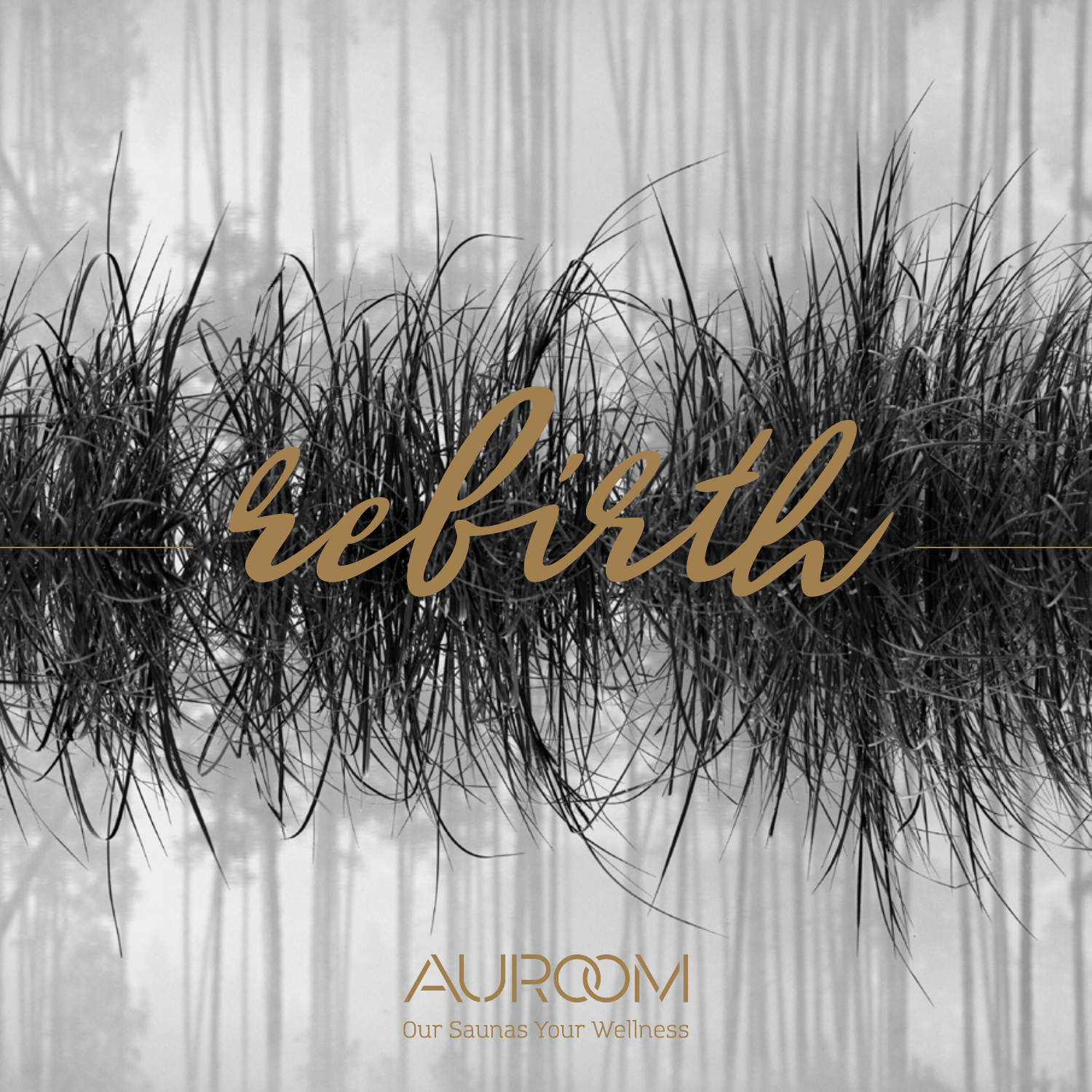

A small sauna that's big at heart, Cala offers the benefits and enjoyment of a sauna in spaces of all sizes.

Our Cala model is created to fit into small spaces without losing out on aesthetics or comfort, with a wax finish that offers extra protection for the wood.

The Cala sauna is made from thermally modified aspen, which offers exceptional build quality alongside an attractive look.

This small sauna is quick to assemble and can be installed in practically any space. And with its straightforward electrical setup, simple controls and low energy demands, it's easy to use and cheap to run.





## KEY FEATURES

- Cosy and pleasant feel and look thanks to quality and colour of thermo-aspen
- Small dimensions, easy fit to smaller (bath)rooms
- Easy-to-install DIY-sauna: ca 4-6 h with two persons
- Heater power selection between 3,5 or 4,5 kW
- Lighting with IR sensor switch
- Wooden details pre-treated with sauna wax
- Premium door with metal-wood handle













**Cala wood** \* Also available 150x150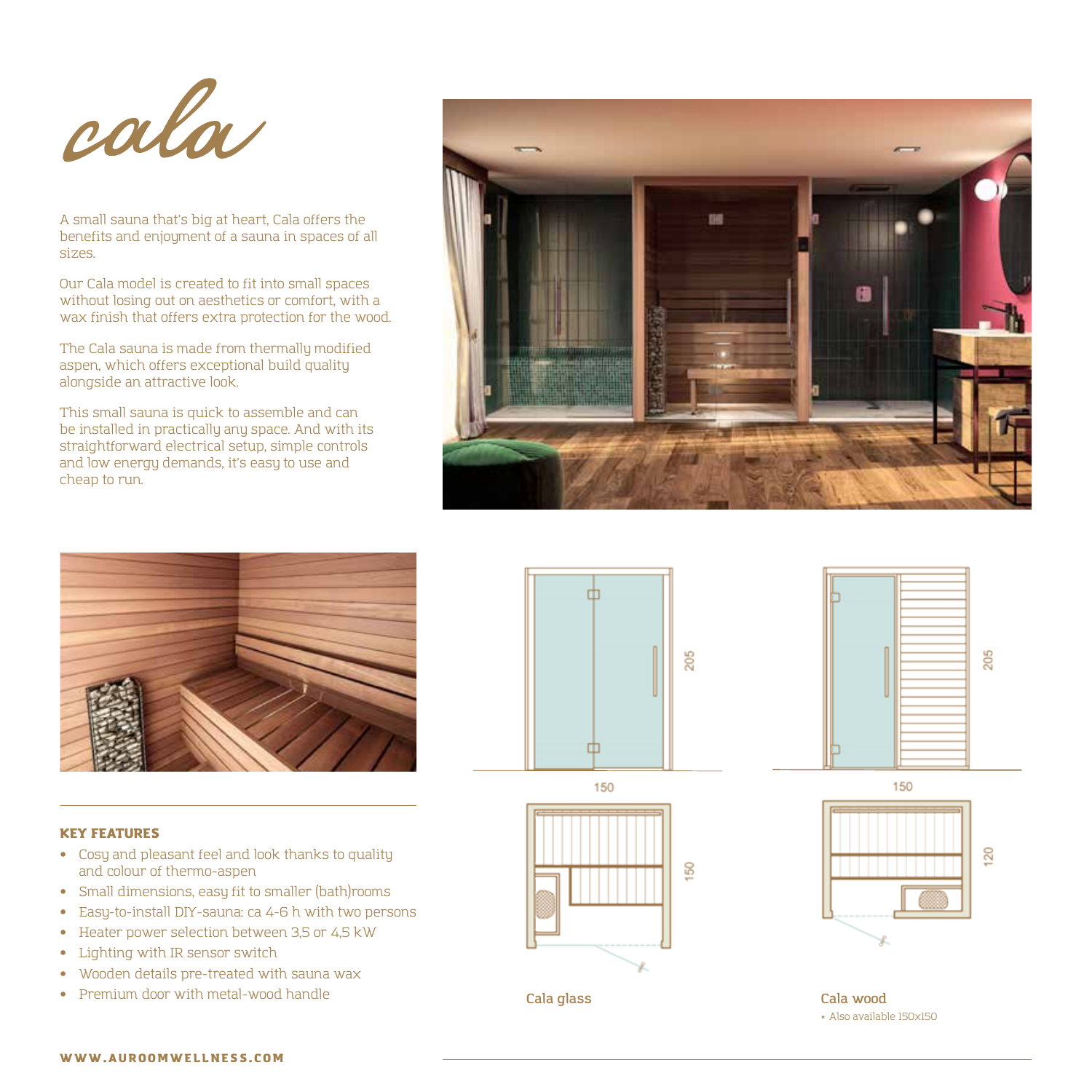

With its ergonomic design and special features, the Baia sauna is particularly attractive thanks to its curved seating.

Wavy benches can usually only be found in larger saunas, but we wanted to offer this luxury touch for a sauna that can fit into smaller spaces.

Baia offers an unbeatable price-to-quality ratio – alongside its energy efficiency and quality construction, this makes it the best option for a low-cost, aesthetically pleasing, and ergonomic compact sauna.

As well as being comfortable, Baia looks incredible, with features that really make it stand out from the crowd. Welcome to a luxurious new era for small saunas!







**Baia**



## KEY FEATURES

- Cosy and pleasant feel and look thanks to quality and colour of thermo-aspen
- Small dimensions, easy fit to smaller (bath)rooms
- Beautiful and comfortable wavy bench
- Easy-to-install DIY-sauna: ca 4-6 h with two persons
- Heater power selection between 3,5 or 4,5 kW
- Lighting with IR sensor switch
- Wooden details pre-treated with sauna wax
- Premium door with metal-wood handle